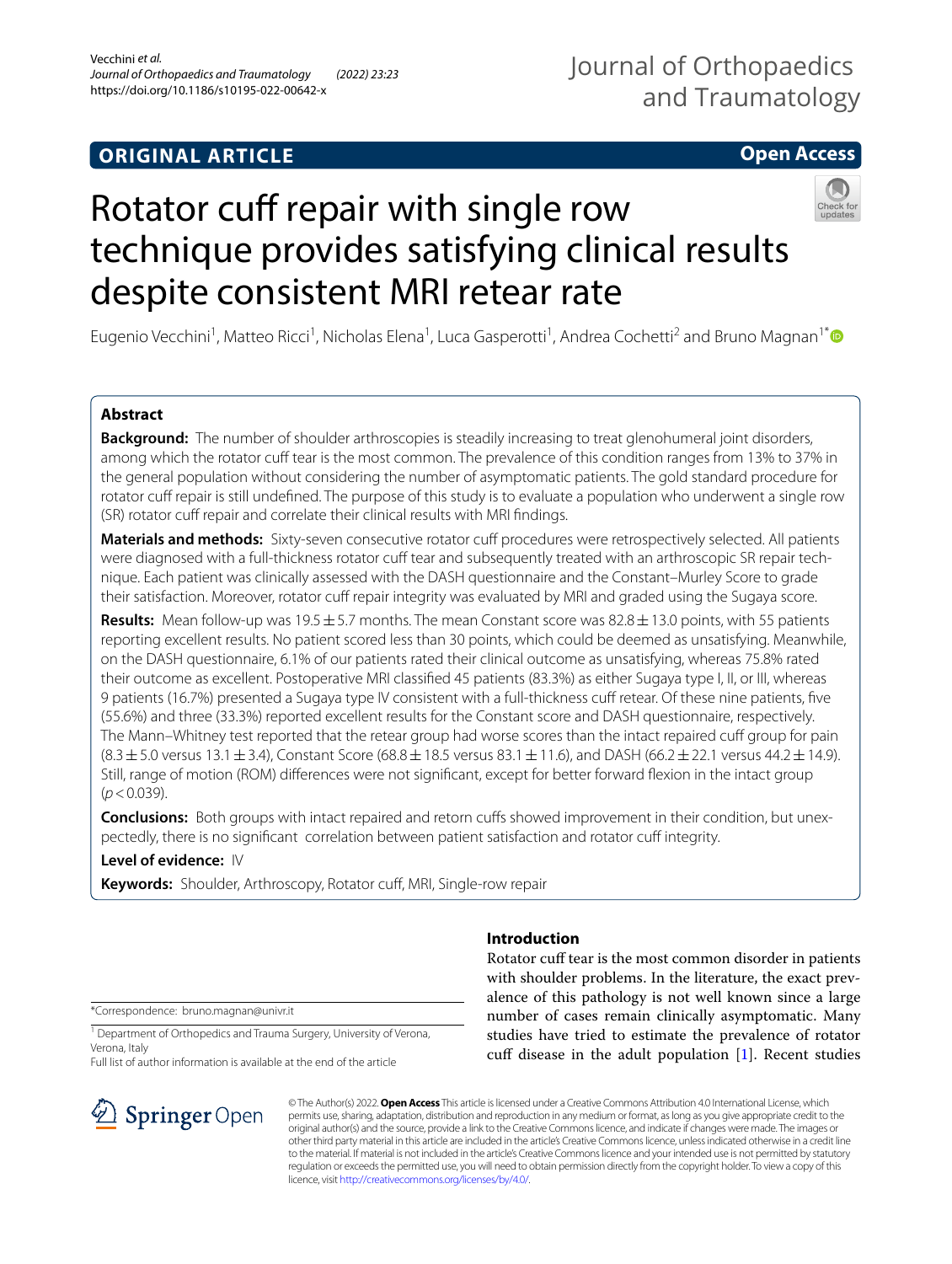report percentages from 13% to 37% of partial lesions in the general population and a prevalence of 30.3% of complete tears in the 60-year-old population [[2\]](#page-8-1). In the past three decades, arthroscopic repair of the rotator cuf tear has become the gold standard intervention when symptoms do not improve with conservative treatment [\[3](#page-8-2)]. The two main surgical techniques performed to restore a cuff tear are the single row (SR) and the double row (DR) repair. Although several studies have demonstrated the biomechanical superiority of the DR compared with the SR method  $[4]$  $[4]$ , there is no consensus regarding its preeminence in functional results. Still, the technique employed depends mostly on cuff tear size  $[5, 6]$  $[5, 6]$  $[5, 6]$  $[5, 6]$ .

Furthermore, rotator cuff integrity after the surgical procedure is assumed due to improved postoperative functional results being proven wrong for both techniques [[7–](#page-8-6)[10](#page-8-7)]. Nowadays, it is known that patients are likely to experience a retear, as demonstrated by longterm follow-up studies. However, there is still little con-sensus on the clinical results over time [\[10,](#page-8-7) [11](#page-8-8)].

The present study evaluates the clinical and radiological outcomes of 67 SR supraspinatus cuf repair procedures and investigates the correlation between postoperative clinical outcomes and MRI fndings.

## **Material and methods**

### **Patient selection**

Patients who underwent arthroscopic rotator cuff repair between November 2016 and August 2018 were retrospectively selected. Inclusion criteria were: minimum 10 months follow-up and pre- or intraoperative diagnosis of a full-thickness supraspinatus tear atraumatic lesion. Patients who received other arthroscopic procedures, not including supraspinatus tendon repairs, such as isolated tenodesis or tenotomy of the long head of the biceps, labral repair, isolated subscapularis repair, subacromial decompression, and spacer, were excluded from the study. Other exclusion criteria were: recurrence in patients who had previously undergone rotator cuff repair surgery and traumatic lesion of the rotator cuf. In total, 131 patients were eligible for inclusion; however, we lost 31 subjects at follow-up, and 36 were either unable or unwilling to come to the institution for a clinical and MRI evaluation. Specifcally, 23 patients felt satisfed with the result and did not fnd it necessary to have a clinical assessment; 5 moved out of town; and 8 sufered clinical conditions unrelated to the rotator cuff. Thus, 64 subjects (18 men and 46 women) and 67 rotator cuf repairs were fnally included with a mean follow-up of  $19.5 \pm 5.7$  months (range 12-28 months). The mean age was 62 years (range 33–73 years). Specifcally, 57 out of 67 shoulders of the studied population had a full-thickness atraumatic lesion diagnosed before surgery. The remaining ten patients were diagnosed with a full-thickness tear during the surgical procedure. All patients gave informed consent, and the study was approved by the institutional review board (protocol number 65121).

#### **Surgical technique**

All procedures were arthroscopically performed using the SR repair technique. All patients were placed under general anesthesia in lateral decubitus with standard posterior, lateral, and posterolateral arthroscopic portals. The glenohumeral joint was first evaluated, including the torn cuf, the articular capsule, the biceps tendon, and the subscapularis tendon. In 22 patients, the surgeon detected a damaged or hyperemic long head of the biceps tendon (LHB) with signs of infammation, and in these cases, an LHB tenotomy was performed. The debridement of adherences and subacromial decompression with acromioplasty was standard procedure executed with a shaver or electrocautery in all the patients. The footprint of the entire supraspinatus tear was visualized, and the mobility of the rotator cuf was evaluated with a grasper. In all the procedures, a 5.0 mm Twin-Fix Ultra Suture Anchors (Smith and Nephew, Watford, UK) was used to repair the tendon on the footprint with a 45° angle between the anchor and the humeral tuberosity. The size of the tear was classifed according to the Southern California Orthopedic Institute (SCOI) classifcation system: either small (C1 + C2) or large (C3 + C4), and the number of anchors implanted depended on the anterior–posterior extension of the torn cuf. Usually, a tear smaller than 3 cm required one anchor, while two or three anchors were implanted when it was larger than 3 cm [\[12\]](#page-8-9).

Using a Scorpion Suture Passer (Arthrex, Naples, Florida, USA), the anchor's threads were passed through the lateral margin of the ruptured tendon and sutured with a modifed Mason–Allen suture.

Postoperative rehabilitation was carried out with the same protocol for all patients. Two days after surgery, they started passive fexion of the shoulder joint and pendulum exercises. For the frst 4 weeks after surgery, an abduction sling was applied and removed only to perform active-assisted ROM exercises. From postoperative weeks 4 to 8, the brace was gradually removed, strengthening exercises of the rotator cuf were introduced, and ROM was increased. The physical therapist added scapular girdle muscle strengthening and capsular stretching after 6–8 weeks.

Patients were cleared for sports activity 6 months after surgery.

#### **Clinical evaluation**

The Constant–Murley Score was measured for this retrospective study, and the DASH questionnaire was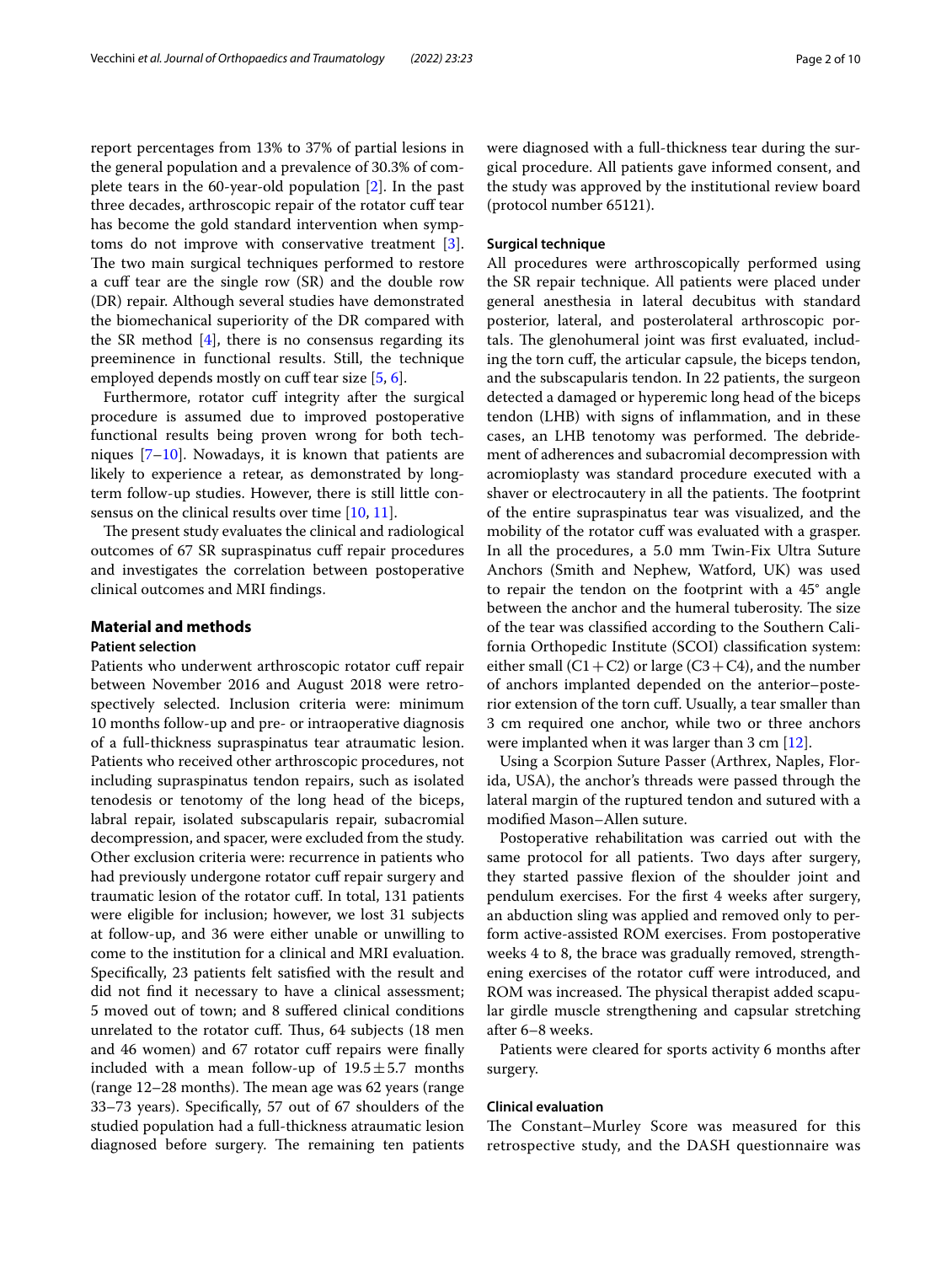administered at fnal follow-up to evaluate clinical and functional outcomes.

The Constant–Murley Score is considered one of the most reliable scores to evaluate clinical and functional improvements after surgery [\[13](#page-8-10)]. It is a 100-point scoring system divided into four sections: two parts consider subjective aspects (pain and limitations of daily living activities); the other two parts of the score evaluate objective factors (range of motion and strength of the affected arm). The final score aggregates the four sections weighted as follows: 0–15 points for pain, 20 points for activities of daily living, 40 points for range of motion (ROM), and 25 points for strength of the afected upper limb. We used a visual analog scale (VAS) to estimate the patient's pain, and the result was converted into a range from 0 to 15 to ft the Constant score. The examiners used a four-question questionnaire to evaluate the activity of daily living (ADL) limitations: during general daily activities, during free time, sleep disorders caused by the afected shoulder, and maximum range of motion without pain. Two independent examiners assessed each patient. Passive and active range of motion on the considered planes was singularly measured and then aggregated. Forward fexion was estimated by dividing the sagittal plane into six parts of 30° each, assigning 0–10 points according to the fexion achieved. Abduction was scored using the same method on the coronal plane, while internal and external rotation was calculated on the transversal plane. The final score was the mean of the results obtained by the two examiners. The Constant score classifes the outcome as unsatisfying for a total score of 30 points or less; discrete for scores between 30 and 39 points; good between 40 and 59; very good from 60 to 69; and excellent over 70 points.

The Disability of the Arm, Shoulder and Hand (DASH) score, introduced by the American Academy of Orthopedic Surgeons, is considered by many authors a reliable and validated questionnaire to report the aftersurgery outcomes of rotator cuff repair  $[14]$  $[14]$  $[14]$ . This score is composed of 30 items evaluating the amount of disability reported by patients during some of their activities of daily living after arthroscopic rotator cuf repair. We awarded 1–5 points, depending on the increased disability experienced, ranging from a minimum of 27 to a maximum of 150. Al least 27 out of 30 questions must be completed to validate the questionnaire.

The DASH score parameters investigate physical symptoms (pain, decreased sensitivity, weakness, upper limb stifness) and social–psychological status (limitations to activity of daily living and social discomfort related to the operated arm).

Imaging is essential to evaluate muscle–tendon integrity. In fact, clinical scores, like the Constant score, in most cases have shown no diferences between patients with an intact rotator cuff and patients with a full-thickness tendon tear [\[15](#page-8-12)].

According to the literature, magnetic resonance is the gold standard for evaluating tendon integrity. The Sugaya score is the most applied and reliable classifcation to evaluate postoperative structural rotator cuf outcomes [[16,](#page-8-13) [17\]](#page-8-14). Images were obtained using diferent MRI devices. Nevertheless, every MRI had T1-weighted images with sagittal, coronal, and axial views and T2-weighted images on oblique coronal, oblique sagittal, and axial sections.

In our study, 51 patients and 54 shoulders underwent MRI examination, whereas 13 patients refused MRI because of claustrophobia or concurrent health issues.

Two examiners separately evaluated the MRIs by measuring the acromial–humeral interval (AHI) and the extension of tendon retraction and signal intensity in T2-weighted images. For every MRI, the examiners gave a score from 1 to 5 points, according to the Sugaya classifcation. Both examiners were unaware of the radiologist's report to avoid possible biases. As a result, 50 images had the same score for both examiners; on the other hand, four MRIs presented discordant results; in these cases, a third examiner's opinion was requested.

AHI is the minimum distance between the humeral head and the acromion on coronal and oblique sagittal T2-weighted images. Using oblique sagittal, oblique coronal, and transverse T2-weighted MRI images, cuf integrity was classifed into one of the fve categories of the Sugaya score: type I correlates to cufs presenting suffcient thickness and a homogeneous tendon (low signal on T2 images); type II to images with sufficient thickness



<span id="page-2-0"></span>**Fig. 1** MRI of supraspinatus tear Sugaya type II

**MRI examinations**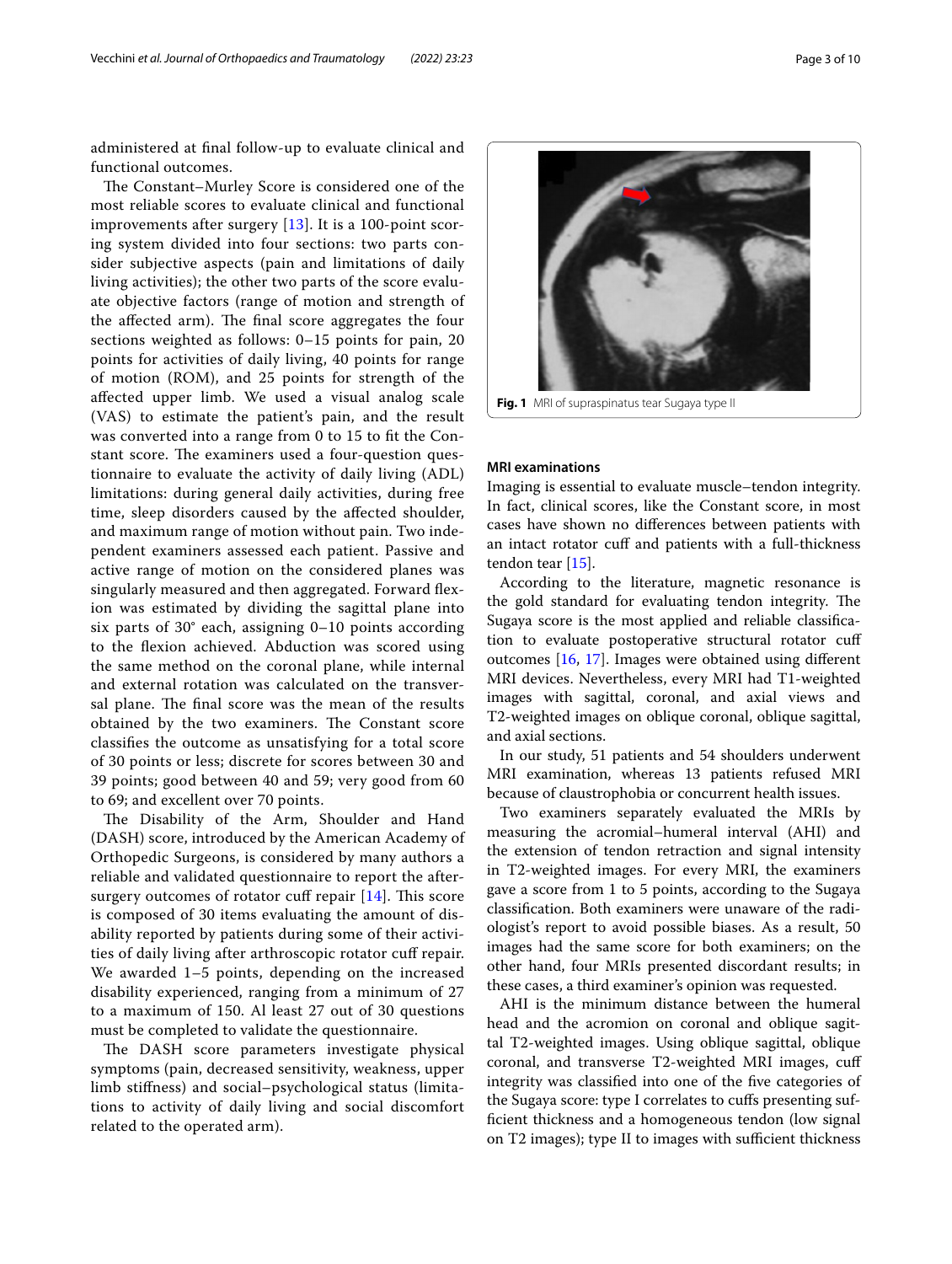

<span id="page-3-0"></span>

<span id="page-3-1"></span>but partial high intensity from within the tendon (Fig. [1](#page-2-0)); type III to cuffs with insufficient thickness without discontinuity; type IV to minor discontinuity on more than one slice (Fig. [2](#page-3-0)), suggesting a small tear; type V to major discontinuity, suggesting a moderate or large tear (Fig. [3](#page-3-1)). In addition, the Sugaya classifcation was simplifed, dividing the images into two groups: the frst group included Sugaya type I, type II, and type III in which the cufs were considered intact, difering only in thickness; a second group included Sugaya type IV and type V, in which rotator cufs presented a full-thickness tear. According to this simplifed classifcation, in our study, we diagnosed as retears of the rotator cuff only Sugaya types IV and V.

#### **Statistical analysis**

Statistical analysis was performed using the Graph Pad Prism 8 software for Windows. Results are expressed as mean $\pm$ standard deviation, range, absolute frequency, and relative frequency. The normality and equal variance assumptions were assessed using the Shapiro–Wilk and Kolmogorov–Smirnov tests. The nonparametric Mann– Whitney test was used to compare fnal Constant score, pain, abduction, forward fexion, internal rotation, external rotation, strength, age, and fnal DASH score between patients with rotator cuf retear and patients with intact rotator cuf. *t*-Test was used to compare the Constant score and DASH scores between those who underwent biceps tenotomy and patients with intact CLB and between patients with a small tear (C1 or C2) and those with a large lesion (C3, C4). We adopted the Spearman *r* test to assess for a correlation between age and Sugaya level. Chi-squared test was used to compare independent variables between patients grouped by gender, smoking history, lesion laterality, and metabolic diseases, such as diabetes and hypercholesterolemia, and to compare retear rate between patients with a small tear (C1, C2) and patients with a large lesion (C3, C4).

#### **Results**

#### **Clinical results**

Sixty-four patients and 67 shoulders were clinically evaluated. At fnal follow-up, the mean Constant score was  $82.8 \pm 13.0$  points, with a minimum of 35 and a maximum of 98. No patients reported an unsatisfying fnal Constant score under 30 points. Only one patient (1.5%) reported a discrete fnal score, between 30 and 39 points. In six patients (9.0%), the score was classifed as good, and fve patients (7.5%) scored as very good, between 60 and 69 points. Finally, 55 patients (82.1%) obtained over 70 fnal points, reporting an excellent Constant score (Fig.  $4$  and Table [1](#page-4-1)). The mean postoperative pain was 12.4 $\pm$ 4.3 points; the mean ADL was  $3.8\pm3.0$  points. Mean muscular strength was  $21.5 \pm 4.6$  points. The ROM was divided into four categories showing a mean score for forward flexion of  $9.5 \pm 1.2$  points (171.0–21.6°), external rotation  $8.9 \pm 2.2$  (160.7 $\pm$ 38.9°), abduction 9.4 $\pm$ 1.5 (168.3° $\pm$ 27.5°), and internal rotation 7.9 $\pm$ 16 points (Table [1\)](#page-4-1).

The DASH score was recorded in 66 cases. The DASH questionnaire was not considered in one patient owing to a traumatic distal radioulnar joint injury at follow-up time, influencing more than three items of the score. The DASH score averaged  $45.0 \pm 17.3$  points in the studied group, with a minimum fnal score of 30 and a maximum of 95. To express the results in percentage and facilitate comprehension, we converted the fnal score with the following formula: (sum of answers  $-1/n$ umber of answers)  $\times$  25. The mean DASH score was  $12.1 \pm 14.0$ points, with a minimum of 0 and a maximum of 54.2 points. Using the minimum clinically important difer-ence (MCID) [\[18\]](#page-8-15), patients' results were divided into subcategories of 15 points each. Fifty questionnaires (75.8%)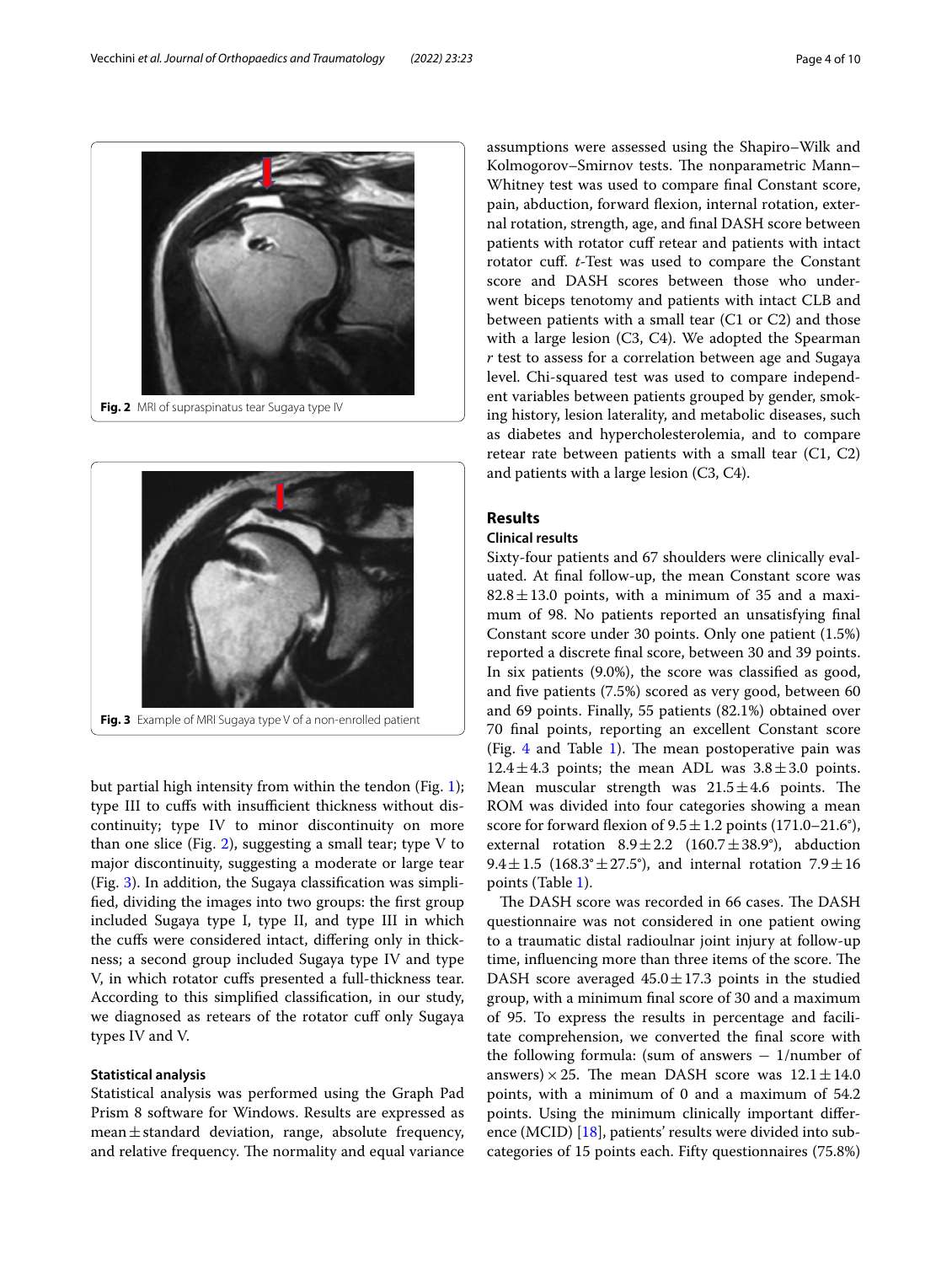

<span id="page-4-1"></span><span id="page-4-0"></span>**Table 1** Constant score results for each evaluated section

| Parameter         | <b>Evaluation</b>      | Measure         | <b>Results</b><br>[mean $\pm$ standard<br>deviation (range)] |
|-------------------|------------------------|-----------------|--------------------------------------------------------------|
| Pain              | Mean                   | Point           | $12.4 \pm 4.3$ (0-15)                                        |
| ADI.              | Work, free time, sleep | Point           | $3.8 \pm 3.0$ (0-8)                                          |
| <b>ROM</b>        | Forward flexion        | Point<br>Degree | $9.5 \pm 1.2 (6 - 10)$<br>$171 \pm 21.6^{\circ}$ (91-180°)   |
|                   | Abduction              | Point<br>Degree | $9.4 \pm 1.5(4 - 10)$<br>$168 \pm 27.5^{\circ}$ (61-180°)    |
|                   | External rotation      | Point<br>Degree | $8.9 \pm 2.2$ (0-10)<br>$161 \pm 38.9^{\circ}$ (0-180°)      |
|                   | Internal rotation      | Point           | $7.9 \pm 1.6$ (4-10)                                         |
| Strength<br>Total | Mean (kg) $\times$ 2   | Point           | $21.5 \pm 4.6$ (10-25)<br>$82.8 \pm 13.0$ (35-98)            |

scored less than 15 points, considered an excellent score; seven patients (10.6%) scored between 15 and 30 fnal points, regarded as good, while fve questionnaires (7.6%) reported scores between 30 and 45 points and four questionnaires (6.1%) scored more than 45 fnal points, considered as unsatisfying results (Table [2](#page-4-2)).

We subdivided our patients into two groups: those who underwent a biceps tenotomy concurrently with a supraspinatus repair and those who did not. Afterward, we analyzed the data of the two groups separately. Patients with concurrent biceps tenotomy had a mean Constant score of  $83.0 \pm 11.5$ , a mean DASH score of  $47.3 \pm 19.3$ , and a VAS of 2.4. Whereas patients who presented with a healthy biceps tendon scored an average Constant of 82.7 $\pm$ 13.9, a mean DASH of 43.8 $\pm$ 16.2, and

<span id="page-4-2"></span>Table 2 Results of DASH score categorized by item with relative scores (mean ± standard deviation)

| Dash score                           |                                          |                                                        |                                          |  |  |
|--------------------------------------|------------------------------------------|--------------------------------------------------------|------------------------------------------|--|--|
| Item                                 | Mean $\pm$ standard<br>deviation (range) | Item                                                   | Mean $\pm$ standard<br>deviation (range) |  |  |
| (1) Unscrew the lid of a jar         | $1.5 \pm 1.2$ (1-5)                      | (16) Use a knife to cut food                           | $1.1 \pm 0.8$ (1-3)                      |  |  |
| (2) Write                            | $1.2 \pm 0.9$ (1-3)                      | (17) Recreational activities with little effort        | $1.2 \pm 0.9$ (1-5)                      |  |  |
| (3) Turn a key                       | $1.4 \pm 0.9(1-3)$                       | (18) Recreational activities in which strength is used | $1.4 \pm 1.1(1-5)$                       |  |  |
| (4) Prepare a meal                   | $1.4 \pm 1.0$ (1-5)                      | (19) Recreational activities with free arm movement    | $1.6 \pm 1.1$ (1-5)                      |  |  |
| (5) Open a heavy door by pushing     | $1.8 \pm 1.2$ (1-5)                      | (20) Capacity of moving                                | $1.3 \pm 1.0$ (1-5)                      |  |  |
| (6) Place an object above your head  | $2.1 \pm 1.6$ (1-5)                      | (21) Sexual activity                                   |                                          |  |  |
| (7) Do heavy housework (clean glass) | $2.0 \pm 1.2$ (1-5)                      | (22) Everyday activities with friends                  | $1.4 \pm 1.0$ (1-5)                      |  |  |
| (8) Do garden work                   | $1.8 \pm 1.2$ (1-5)                      | (23) Work or daily activities                          | $1.4 \pm 1.1$ (1-5)                      |  |  |
| (9) Make your bed                    | $1.2 \pm 1.1$ (1-3)                      | (24) Shoulder pain                                     | $1.8 \pm 0.9$ (1-4)                      |  |  |
| (10) Carry the shopping bag          | $2.2 \pm 1.1$ (1-5)                      | (25) Pain during any activity                          | $1.8 \pm 0.9$ (1-4)                      |  |  |
| (11) Carry heavy objects             | $2.3 \pm 1.2$ (1-5)                      | (26) Shoulder tingling                                 | $1.6 \pm 0.8$ (1-4)                      |  |  |
| (12) Change a light bulb             | $2.3 \pm 1.5$ (1-5)                      | (27) Shoulder weakness                                 | $1.4 \pm 1.1(1-5)$                       |  |  |
| (13) Wash and dry your hair          | $2.1 \pm 1.2$ (1-5)                      | (28) Shoulder rigidity                                 | $1.3 \pm 1.0$ (1-3)                      |  |  |
| (14) Wash your back                  | $2.1 \pm 1.2$ (1-5)                      | (29) Difficulty sleeping                               | $1.5 \pm 0.9(1-5)$                       |  |  |
| (15) Pull on a sweater               | $1.4 \pm 0.9(1-5)$                       | (30) Feeling less confident or helpful                 | $1.2 \pm 1.1$ (1-3)                      |  |  |
| Total (min 30-max 95)                |                                          | $45.0 \pm 17.3$ (30-95)                                |                                          |  |  |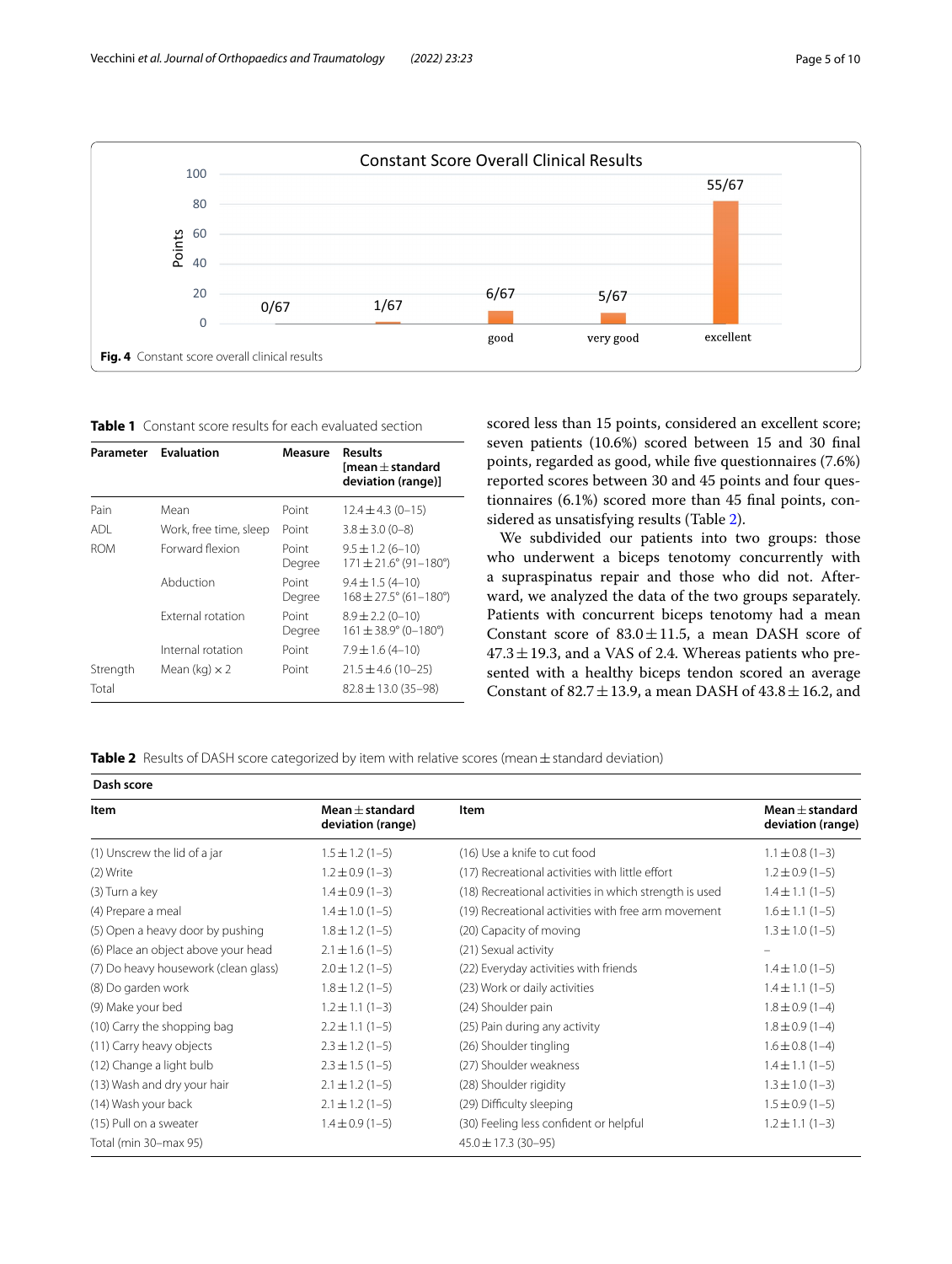a VAS of 1.86. Comparing the results, we found a nonstatistically signifcant diference between the two groups in term of Constant score (*p*-value 0.92) and DASH score (*p*-value 0.43).

Well aware of the size difference of the rotator cuff lesion, we also categorized the patients on the basis of their lesion size, i.e., 44 patients with an intraoperative small tear  $(C1+C2)$  and 23 with a large rotator cuff lesion  $(C3+C4)$ , according to the SCOI classification [[11\]](#page-8-8), and analyzed the postoperative Constant and DASH scores of the two groups. The mean Constant score of patients with a small tear was  $82.6 \pm 14.3$ , and the mean DASH score was  $45.9 \pm 18.0$ . The mean Constant score of the group with a large tear was  $83.2 \pm 10.6$ , with a mean DASH score of  $43.4 \pm 16.1$ . Comparing functional results revealed no statistical diferences in terms of Constant score (*p*-value 0.86) and DASH score (*p*-value 0.58) between the two groups. Furthermore, we separately analyzed the retear rate diference on MRI between patients with small tears and patients with large tears. Among patients with small tears, 13.8% had retear, while 22.2% of those with large cuff tears had retear. The difference between the two groups was not statistically signifcant, with a *p*-value of 0.6.

#### **MRI results**

The authors analyzed 54 shoulders with postoperative MRI. Two patients (3.7%) presented a rotator cuff classifed as Sugaya type I, 28 patients (51.9%) a type II, and 15 patients (27.7%) a type III.

Nine (16.7%) had a type IV Sugaya score, while none had type V. Consequently, 45 arthroscopic repairs (83.3%) reported no full-thickness lesions at follow-up. Meanwhile, nine MRI evaluations (16.7%) showed a fullthickness retear of the supraspinatus (Table [3](#page-5-0)).

Data from patients who presented a Sugaya IV (no enrolled patient had Sugaya type V) were analyzed separately from the others (Table [4\)](#page-5-1). Hence, the mean fnal Constant score of those nine patients was  $68.8 \pm 18.5$ points, with a minimum of 35 and a maximum of 92

<span id="page-5-0"></span>**Table 3** Sugaya score results expressed as numerical values and percentage

| Sugaya grade                   | <b>Number of shoulders</b> | Percentage (%) |
|--------------------------------|----------------------------|----------------|
| Sugaya type I                  | 2                          | 3.7            |
| Sugaya type II                 | 28                         | 51.9           |
| Sugaya type III                | 15                         | 277            |
| Sugaya type IV                 | 9                          | 16.7           |
| Sugaya type V                  | 0                          | 0.0            |
| Number of shoulders<br>studied | 54                         |                |

<span id="page-5-1"></span>**Table 4** Constant Score results expressed as numerical values and percentage

| <b>Constant score</b> | <b>Number of patients</b> | <b>Relative</b><br>percentage<br>(%) |
|-----------------------|---------------------------|--------------------------------------|
| $<$ 30                | 0                         | 0                                    |
| $30 - 39$             |                           | 11.1                                 |
| $40 - 59$             | 3                         | 33.3                                 |
| $60 - 69$             | 0                         | 0                                    |
| $70 - 100$            | 5                         | 55.6                                 |

points. Five patients out of 9 (55.6%) scored more than 70 points, which was considered an excellent result, three (33.3%) scored between 40 and 59 points, while only one patient (11.1%) had an average fnal score of 35. The mean DASH score of these patients was  $66.2 \pm 22.1$ points, with a minimum of 35 and a maximum of 91. Converting the fnal scores to hundredths, the mean result was  $30.2 \pm 18.4$  points with a minimum of 4.2 and a maximum of 54.2. Following the hundredth distribution, three patients (33.3%) reported less than 15 points, considered excellent; three patients (33.3%) had an average fnal score between 30 and 44 points; while three patients (33.3%) reported more than 45 points, considered an unsatisfying result.

#### **Clinical diferences between patients with retears and those with an intact rotator cuf**

The Mann–Whitney test compared the retear group with those who had intact rotator cuff data for nonnormally distributed values (Table [5](#page-6-0)). Patients with MRI signs of retear were found to be associated with lower final Constant scores (*p*-value < 0.05), higher pain levels (*p*-value<0.05), and a lower forward fexion ROM (*p*-value<0.05). However, abduction, external rotation, internal rotation, and strength difered signifcantly between the two groups. Furthermore, using the same method for comparing the DASH questionnaire results, it appeared that patients with retears reported a signifcantly higher final score (*p*-value < 0.05) compared with the group of patients with an intact rotator cuf. Even though all the values mentioned earlier were signifcantly better in patients with intact repaired cufs, 88.9% of patients with a cuff retear still achieved good-to-excellent results in terms of Constant score and 33.3% achieved excellent results on DASH evaluation. We also considered the retear rate between patients with small and large cuff lesions to determine the possibility of selection bias due to diferent tear extensions. Retears occurred in 13.8% of patients with small tears  $(C1+C2)$ , and in 22.2%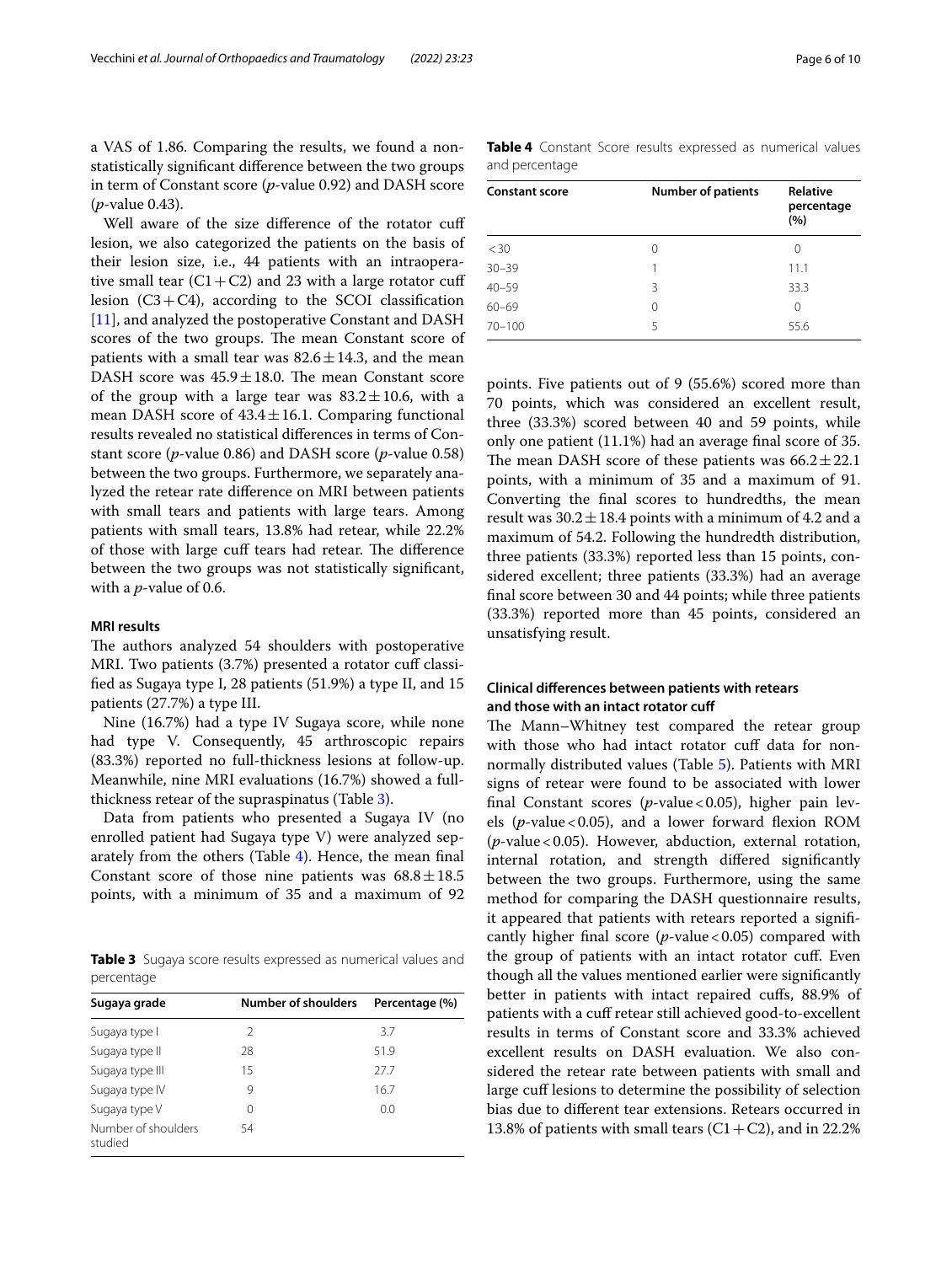<span id="page-6-0"></span>**Table 5** Differences between patients with intact cuff and patients with retear in our study

|                          | At final follow-up: Intact cuff, $n = 45$ Retear, $n = 9$ |                                                 | p-Value |
|--------------------------|-----------------------------------------------------------|-------------------------------------------------|---------|
| (1) Final Constant score |                                                           |                                                 |         |
| Mean                     | $83.1 \pm 11.6 (57 - 98)$                                 | $68.8 \pm 18.5$ (35-92)                         | 0.018   |
| Median                   | $87(n=45)$                                                | $71(n=9)$                                       |         |
| (2) Strength             |                                                           |                                                 |         |
| Mean                     | $22.0 \pm 4.1$ (10-25)                                    | $18.4 \pm 6.2$ (10-25)                          | 0.116   |
| Median                   | $25(n=45)$                                                | $20(n=9)$                                       |         |
| (3) Abduction            |                                                           |                                                 |         |
| Mean                     | $9.4 \pm 1.5(4 - 10)$                                     | $8.4 \pm 2.2(4 - 10)$                           | 0.062   |
| Median                   | 10 $(n=45)$                                               | $10(n=9)$                                       |         |
| (4) External rotation    |                                                           |                                                 |         |
| Mean                     | $8.9 \pm 2.0$ (4-10)                                      | $6.9 \pm 3.6$ (4-10)                            | 0.054   |
| Median                   | $10(n=45)$                                                | $8(n=9)$                                        |         |
| (5) Internal rotation    |                                                           |                                                 |         |
| Mean                     | $7.9 \pm 1.7(4 - 10)$                                     | $7.6 \pm 1.7(4-10)$                             | 0.595   |
| Median                   | $8(n=45)$                                                 | $8(n=9)$                                        |         |
| (6) Forward flexion      |                                                           |                                                 |         |
| Mean                     | $9.6 \pm 1.1 (6 - 10)$                                    | $8.7 \pm 1.7$ (6-10)                            | 0.039   |
| Median                   | $10(n=45)$                                                | $10(n=9)$                                       |         |
| $(7)$ Pain               |                                                           |                                                 |         |
| Mean                     | $13.1 \pm 3.4 (0 - 15)$                                   | $8.3 \pm 5.0$ (0-15)                            | 0.002   |
| Median                   | $15(n=45)$                                                | 10 $(n=9)$                                      |         |
| (8) Final DASH score     |                                                           |                                                 |         |
| Mean                     |                                                           | $44.2 \pm 14.9$ (30-89) 66.2 $\pm$ 22.1 (35-91) | 0.003   |
| Median                   | 40 $(n = 44)$                                             | 73 $(n=9)$                                      |         |
|                          |                                                           |                                                 |         |

of patients with large cuff tears  $(C3+C4)$ . This difference was not statistically signifcant, with a *p*-value of 0.6.

Although the outcomes of these patients could be considered a failure from a purely surgical point of view as there was no tendon continuity, they are still successful according to clinical evaluation.

#### **Discussion**

The pathophysiological mechanisms of the rotator cuff lesion can be divided substantially into two groups: the frst consists of patients who have chronic, multifactorial, and age-related tendon degeneration; the second group is represented by acute traumatic injuries, linked to sports or work-related overuse of the joint. In our study, the authors enrolled only patients with a chronic cuf lesion to standardize the diagnostic and therapeutic process.

The treatment of chronic degenerative rotator cuff lesions frst involves a conservative approach, usually lasting 6 months for older and 3 months for younger patients, based on physical rehabilitation therapy, oral anti-infammatory drugs, and infltrative treatment with corticosteroids or hyaluronic acid [[19–](#page-8-16)[22](#page-8-17)]. If this

approach turns out to be unsuccessful, the alternative is a surgical procedure to reduce painful symptoms and restore function [[23,](#page-8-18) [24](#page-8-19)].

Arthroscopic repair of the rotator cuf has become a routine procedure, following the evolution of surgery toward increasingly less invasive interventions. Compared with other techniques, it shows several advantages: fewer postoperative complications, better evaluation of the intra-articular space, faster recovery, less postoperative pain, and shorter hospital stay [[25–](#page-8-20)[31](#page-9-0)]. On the other hand, the most signifcant disadvantages of arthroscopy are a longer learning curve for surgeons and the high cost of anchors, especially when multiple fxations are required.

Clinical outcomes are comparable among the multitude of arthroscopic techniques [\[32](#page-9-1)]. In fact, most authors reported clinical results of arthroscopic rotator cuff repair with the single row technique as good or excellent  $[33-37]$  $[33-37]$  $[33-37]$ , with a success rate greater than 80% in terms of pain control, joint function restoration, and patient satisfaction. In our study, the outcomes are overall positive and in accordance with the literature. Most patients returned to a good or excellent level of autonomy after surgery, with a mean total DASH score of  $45.0 \pm 17.3$  points. Moreover, recovery of ROM, strength, and decreased postoperative pain, with a mean Constant score of  $82.8 \pm 13.0$  points, can be considered successful. Among these, no patient reported an unsatisfactory clinical score; only one (1.5%) showed a fnal score considered as "discrete"; and six patients (9.0%) had a "good" Constant score, while all the others scored as "very good" or "excellent."

Despite advanced anchoring and fxing techniques, arthroscopic repairs of rotator cuf tears still produce high retear rates, which remains the most common concern. Multifactorial causes should be addressed (including age, smoking, metabolic disorders, size of the lesion, tendon quality, fatty tendon degeneration, and surgical technique) and considered [\[38](#page-9-4), [39](#page-9-5)]. Literature reports the prevalence of recurrent lesions between 10% and 94% in medium-to-long-term radiological evaluation [[39](#page-9-5)]  $(Table 6)$  $(Table 6)$ .

The percentage of rotator cuff retear determined in this study is in accordance with literature using the same surgical SR technique. Furthermore, we should mention that, within the retear group, no patient presented a Type V Sugaya score.

The two most common arthroscopic rotator cuff repair techniques are SR and DR. The DR technique has biomechanical advantages. For instance, the DR suture provides a signifcantly more pressurized contact zone and covers a larger area of the original footprint than the SR technique [[46–](#page-9-6)[49](#page-9-7)]. Nevertheless, even with the evidence of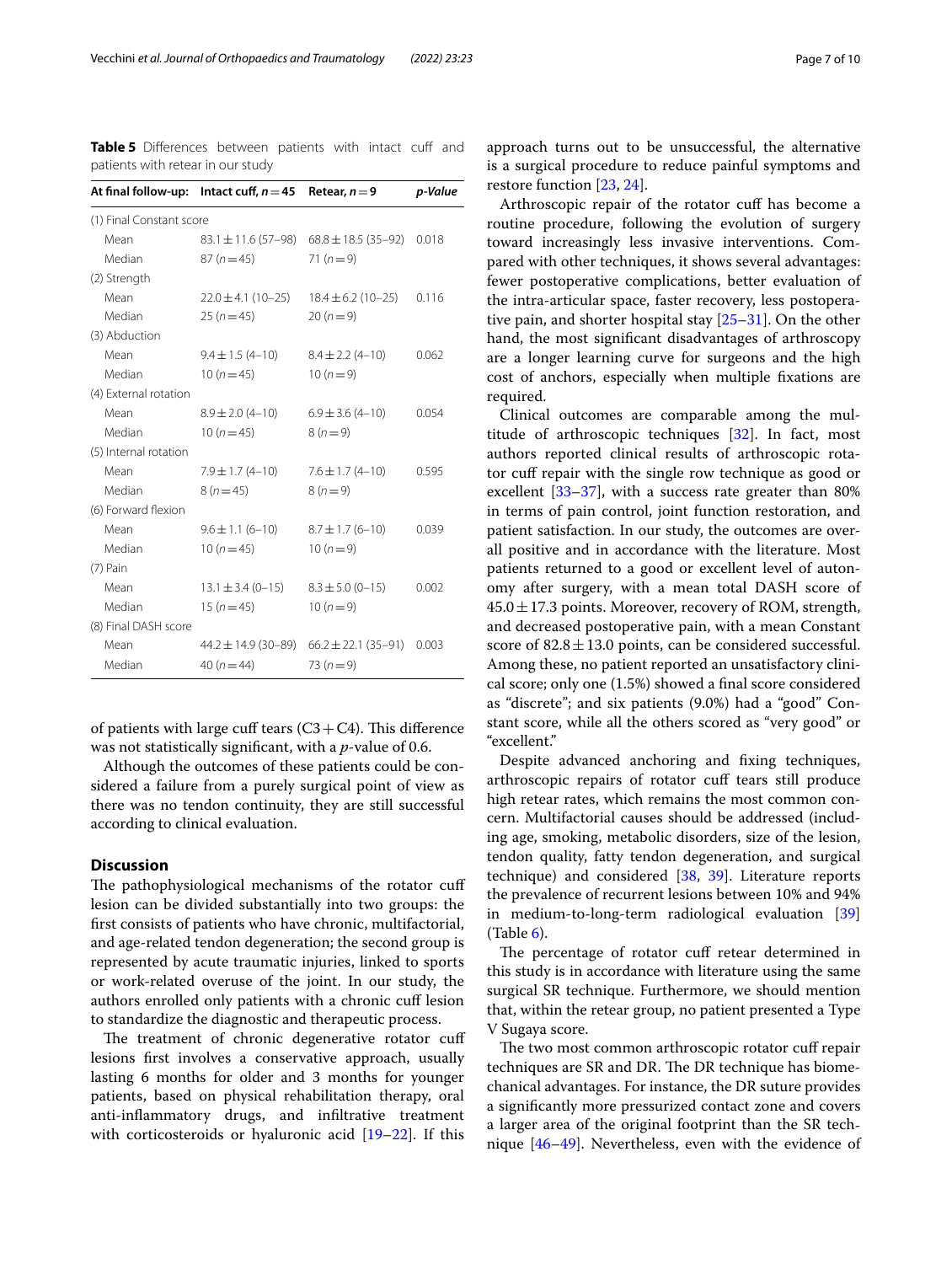| Author                         | Number of<br>patients | Follow-up     | Surgical technique | Imaging            | Retear rate (%) |
|--------------------------------|-----------------------|---------------|--------------------|--------------------|-----------------|
| Spennacchio et al. (2015) [40] | 35                    | 15 months     | Single row         | <b>RMN</b>         | 11.4            |
| Carbonel et al. (2012) [34]    | 80                    | 24 months     | Single row         | <b>RMN</b>         | 7.1             |
| Carbone et al. (2018) [33]     | 32                    | 12 months     | Single row         | <b>RMN</b>         | 20.0            |
| Fink Barnes et al. (2017) [41] | 86                    | 15.8 months   | Single row         | RMN and ultrasound | 33.7            |
| Yoshida et al. (2016) [15]     | 52                    | 24 months     | Single row         | <b>RMN</b>         | 12.0            |
| Sugaya et al. (2005) [42]      | 39                    | 35 months     | Single row         | <b>RMN</b>         | 25.6            |
| Boileau et al. (2005) [36]     | 65                    | 29 months     | Single row         | <b>RMN</b>         | 29.0            |
| Pennington et al. (2009) [9]   | 44                    | 20 months     | Single row         | <b>RMN</b>         | 20.5            |
| Koh et al. (2007) [43]         | 24                    | 27.1 months   | Single row         | <b>RMN</b>         | 16.7            |
| Anderson et al. (2006) [44]    | 52                    | 30 months     | Single row         | <b>RMN</b>         | 16.7            |
| Heubeber et al. (2007) [45]    | 30                    | 18 months     | Single row         | <b>RMN</b>         | 42.0            |
| Vecchini et al. (2021)         | 54                    | $19.5$ months | Single row         | <b>RMN</b>         | 16.7            |

<span id="page-7-0"></span>**Table 6** Retear rate in studies using arthroscopic repair technique in literature and our study

Bold value indicate to make our study being easily recognible between others in the table

a potential anatomical and biomechanical improvement with the DR technique, there is still no clinical proof of the superiority over the other  $[7]$  $[7]$ . Three Level I studies by Franceschi et al. [\[50](#page-9-8)], Burks et al. [\[51\]](#page-9-9), and Grasso et al. [[52\]](#page-9-10) demonstrated no significant difference in outcome scores, respectively UCLA, ASES, Constant and DASH are clinical scores each. Franceschi et al. [\[50](#page-9-8)] used UCLA score, Burk et al. [\[51](#page-9-9)] used UCLA, ASES, Constant Score and Grasso et al. [\[52\]](#page-9-10) used DASH score to valuate patient's clinical outcome.

Russel et al. performed a meta-analysis to assess for correlation between structural integrity of the rotator cuff and patient outcome. Despite significant differences in strength, forward fexion, external rotation, and abduction on the scapular plane between retear and intact rotator cuf groups, the results did not show a signifcant correlation between structural integrity and overall Constant score  $[53]$  $[53]$  $[53]$ . The only significant correlation was between arm abduction, strength in the scapular plane, and Sugaya classification of rotator cuff integrity. This difference can be attributed to the supraspinatus muscle being the most involved in the abduction. Yoshida et al. show that the Sugaya classifcation is reliable and can predict the strength of abduction motion in the scapular plane [[16\]](#page-8-13).

Our study found a significant difference (*p*-value < 0.05) in terms of fnal Constant scores between patients with a recurrent lesion and patients with cuff integrity. Finally, applying the Mann–Whitney test to all the Constant score parameters revealed that patients with MRI evidence of cuff retear showed, on average, higher pain levels and a lower score in forward limb fexion. At the same

time, there appeared to be no diference in external rotation, internal rotation, or strength during abduction.

A limitation of this study is the lack of preoperative data to precisely assess clinical improvement following repair. In addition, even though the number of the evaluated subjects is comparable to previously mentioned studies, a second limitation is the relatively small and heterogeneous pool of patients. Still, we did not observe any statistical signifcance by dividing our patients according to the size of lesion or to the treatment performed (biceps tenotomy or not).

Lastly, we did not keep track of supraspinatus retraction and fatty infltration on preoperative MRI.

#### **Conclusion**

Even though retears proved to be frequent, both groups with intact repaired and retorn cuff improved their condition, with most of the clinically assessed scores being significantly better in the intact cuff group. Thus, there is no signifcant correlation between unexpectedly patient satisfaction and rotator cuff integrity.

#### **Abbreviations**

SR: Single row; DR: Double row; LHB: Long head of the biceps tendon; ROM: Range of motion; VAS: Visual analog scale; ADL: Activity of daily living; DASH score: Disability of the Arm, Shoulder and Hand; AHI: Acromial–humeral interval; MCID: Minimum clinically important diference.

#### **Acknowledgements**

Not applicable.

#### **Author contributions**

R.M. designed the work. C.A. took part in the conception of the work and drafted the manuscript. E.N. revised the manuscript. G.L. was in charge of data collection and drafted the manuscript. V.E. was in charge of the data analysis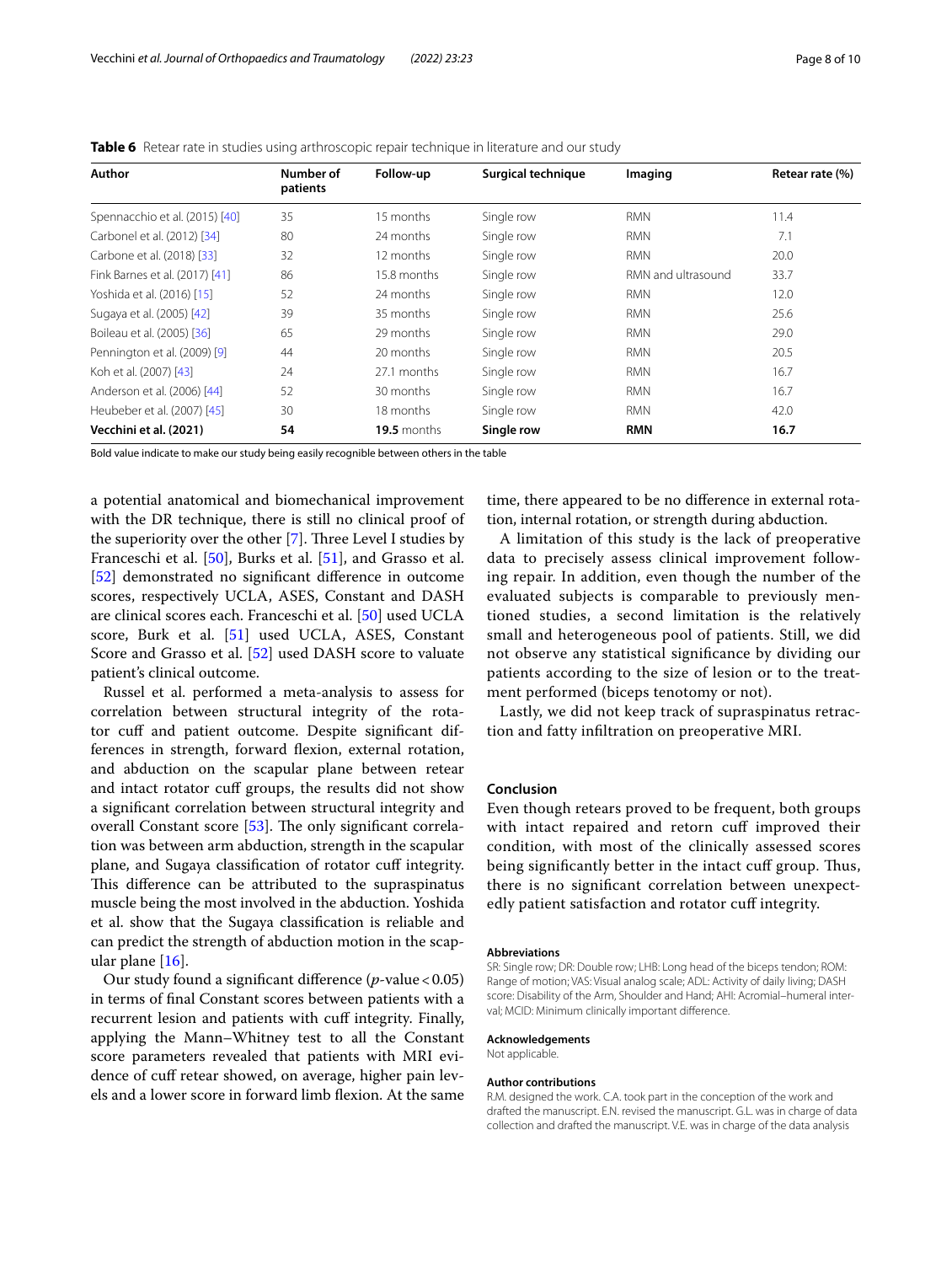and interpretation. M.B. adjusted the work once completed. All authors read and approved the fnal manuscript.

#### **Funding**

The funds for the study were given by the Department of Orthopaedic Surgery of the Verona AOUI.

#### **Availability of data and materials**

The dataset generated is not publicly available owing to the risk of compromising patients' privacy but is available from the corresponding author on reasonable request.

#### **Declarations**

#### **Ethics approval and consent to participate**

The design of the study was approved by the ethical committee of the Verona AOUI (protocol number 65121). All patients signed an informed consent before enrolling in the study.

#### **Consent for publication**

All patients were enrolled after to a full explanation of our trial and a signed informed consent.

#### **Competing interests**

The authors declare that they have no competing interests.

#### **Author details**

<sup>1</sup> Department of Orthopedics and Trauma Surgery, University of Verona, Verona, Italy. <sup>2</sup> Department of Orthopedics, Solatrix Hospital, Rovereto, Italy.

#### Received: 24 November 2021 Accepted: 11 April 2022 Published online: 04 May 2022

#### **References**

- <span id="page-8-0"></span>1. Luime JJ, Koes BW, Hendriksen IJ (2004) Prevalence and incidence of shoulder pain in the general population; a systematic review. Scand J Rheumatol 33:73–81.<https://doi.org/10.1080/03009740310004667>
- <span id="page-8-1"></span>2. Reilly P, Macleod I, Macfarlane R, Windley J, Emery RJH (2006) Dead men and radiologists don't lie: a review of cadaveric and radiological studies of rotator cuff tear prevalence. Ann R Coll Surg Engl. [https://doi.org/10.](https://doi.org/10.1308/003588406X94968) [1308/003588406X94968](https://doi.org/10.1308/003588406X94968)
- <span id="page-8-2"></span>3. Itoi E (2013) Rotator cuff tear: physical examination and conservative treatment. J Orthop Sci 18:197–204. [https://doi.org/10.1007/](https://doi.org/10.1007/s00776-012-0345-2) [s00776-012-0345-2](https://doi.org/10.1007/s00776-012-0345-2)
- <span id="page-8-3"></span>4. Hein J, Reilly JM, Chae J, Maerz T, Anderson K (2015) Retear rates after arthroscopic single-row, double-row, and suture bridge rotator cuf repair at a minimum of 1 year of imaging follow-up: a systematic review. Arthroscopy.<https://doi.org/10.1016/j.arthro.2015.06.004>
- <span id="page-8-4"></span>5. Sheibani-Rad S, Giveans MR, Arnoczky SP, Bedi A (2012) Arthroscopic single-row versus double-row rotator cuff repair: a meta-analysis of the randomized clinical trials. Arthroscopy. [https://doi.org/10.1016/j.arthro.](https://doi.org/10.1016/j.arthro.2012.11.019) [2012.11.019](https://doi.org/10.1016/j.arthro.2012.11.019)
- <span id="page-8-5"></span>6. Aydin N, Kocaoglu B, Guven O (2010) Single-row versus double-row arthroscopic rotator cuff repair in small- to medium-sized tears. J Shoulder Elbow Surg.<https://doi.org/10.1016/j.jse.2009.11.053>
- <span id="page-8-6"></span>7. Senna LF, Ramos MRF, Bergamaschi RF (2018) Arthroscopic rotator cuf repair: single-row vs. double-row—clinical results after one to four years. Rev Bras Ortop 53(4):448–453.<https://doi.org/10.1016/j.rboe.2018.05.010>
- 8. Tudisco C, Bisicchia S, Savarese E, Fiori R, Bartolucci DA, Masala S, Simonetti G (2013) Single-row vs. double-row arthroscopic rotator cuff repair: clinical and 3 Tesla MR arthrography results. BMC Musculoskelet Disord. <https://doi.org/10.1186/1471-2474-14-43>
- <span id="page-8-21"></span>Shen C, Tang ZH, Hu JZ, Zou GY, Xiao RC (2014) Incidence of retear with double-row versus single-row rotator cuff repair. Orthopedics 37(11):e1006–e1013.<https://doi.org/10.3928/01477447-20141023-58>
- <span id="page-8-7"></span>10. Shen C, Tang Z-H, Hu J-Z, Zou G-Y, Xiao R-C (2014) Incidence of retear with double-row versus single-row rotator cuff repair. Orthopedics. <https://doi.org/10.3928/01477447-20141023-58>
- <span id="page-8-8"></span>11. Randelli PS, Menon A, Nocerino E, Aliprandi A, Feroldi FM, Mazzoleni MG, Boveri S, Ambrogi F, Cucchi D (2019) Long-term results of arthroscopic rotator cuff repair: initial tear size matters: a prospective study on clinical and radiological results at a minimum follow-up of 10 years. Am J Sports Med 47(11):2659–2669. <https://doi.org/10.1177/0363546519865529>
- <span id="page-8-9"></span>12. Longo UG, Petrillo S, Loppini M, Candela V, Rizzello G, Mafulli N, Denaro V (2019) Metallic versus biodegradable suture anchors for rotator cuf repair: a case control study. BMC Musculoskelet Disord 20(1):477. [https://](https://doi.org/10.1186/s12891-019-2834-3) [doi.org/10.1186/s12891-019-2834-3](https://doi.org/10.1186/s12891-019-2834-3)
- <span id="page-8-10"></span>13. Rocourt MH, Radlinger L, Kalberer F, Sanavi S, Schmid NS, Leunig M, Hertel R (2008) Evaluation of intratester and intertester reliability of the Constant-Murley shoulder assessment. J Shoulder Elbow Surg 17(2):364–369 (**PMID: 18329560**)
- <span id="page-8-11"></span>14. Slobogean GP, Noonan VK, O'Brien PJ (2010) The reliability and validity of the Disabilities of Arm, Shoulder, and Hand, EuroQol-5D, Health Utilities Index, and Short Form-6D outcome instruments in patients with proximal humeral fractures. J Shoulder Elbow S. [https://doi.org/10.1016/j.jse.](https://doi.org/10.1016/j.jse.2009.10.021) [2009.10.021](https://doi.org/10.1016/j.jse.2009.10.021)
- <span id="page-8-12"></span>15. Colliver J, Wang A, Joss B, Ebert J, Koh E, Breidahl W, Ackland T (2016) Early postoperative repair status after rotator cuff repair cannot be accurately classifed using questionnaires of patient function and isokinetic strength evaluation. J Shoulder Elbow Surg 25:536–542. [https://doi.org/10.1016/j.](https://doi.org/10.1016/j.jse.2015.09.019) [jse.2015.09.019](https://doi.org/10.1016/j.jse.2015.09.019)
- <span id="page-8-13"></span>16. Yoshida M, Collin P, Josseaume T, Lädermann A, Goto H, Sugimoto K, Otsuka T (2018) Postoperative rotator cuff integrity, based on Sugaya's classifcation, can refect abduction muscle strength of the shoulder. Knee Surg Sport Traumatol Arthrosc 26:161–170. [https://doi.org/10.1007/](https://doi.org/10.1007/s00167-017-4608-5) [s00167-017-4608-5](https://doi.org/10.1007/s00167-017-4608-5)
- <span id="page-8-14"></span>17. Saccomanno MF, Cazzato G, Fodale M, Sircana G, Milano G (2015) Magnetic resonance imaging criteria for the assessment of the rotator cuf after repair: a systematic review. Knee Surg Sports Traumatol Arthrosc 23:423–442.<https://doi.org/10.1007/s00167-014-3486-3>
- <span id="page-8-15"></span>18. Franchignoni F, Vercelli S, Giordano A, Sartorio F, Bravini E, Ferriero G (2014) Minimal clinically important diference of the Disabilities of the Arm, Shoulder and Hand outcome measure (DASH) and its shortened version (QuickDASH). J Orthop Sports Phys Ther 44(1):30–39. [https://doi.](https://doi.org/10.2519/jospt.2014.4893) [org/10.2519/jospt.2014.4893](https://doi.org/10.2519/jospt.2014.4893)
- <span id="page-8-16"></span>19. Ainsworth R, Lewis JS (2007) Exercise therapy for the conservative management of full-thickness tears of the rotator cuff: a systematic review. Br J Sports Med 41:200. <https://doi.org/10.1136/bjsm.2006.032524>
- 20. Boudreault J, Desmeules F, Roy J-S, Dionne C, Frémont P, Macdermid JC (2014) The efficacy of oral non-steroidal anti-inflammatory drugs for rotator cuff tendinopathy: a systematic review and meta-analysis. J Rehabil Med 4:294–306. <https://doi.org/10.2340/16501977-1800>
- 21. Buchbinder R, Green S, Youd JM (2003) Corticosteroid injections for shoulder pain. Cochrane Database Syst Rev. [https://doi.org/10.1002/](https://doi.org/10.1002/14651858.CD004016) [14651858.CD004016](https://doi.org/10.1002/14651858.CD004016)
- <span id="page-8-17"></span>22. Rovetta G, Monteforte P (1998) Intra-articular injection of sodium hyaluronate plus steroid versus steroid in adhesive capsulitis of the shoulder. Int J Tissue React 20(4):125–30
- <span id="page-8-18"></span>23. Lambers Heerspink FO, van Raay JJ, Koorevaar RC, van Eerden PJ, Westerbeek RE, van't Riet E, van den Akker-Scheek I, Diercks RL (2015) Comparing surgical repair with conservative treatment for degenerative rotator cuff tears: a randomized controlled trial. J Shoulder Elbow Surg 24(8):1274–81. <https://doi.org/10.1016/j.jse.2015.05.040>
- <span id="page-8-19"></span>24. Kukkonen J, Joukainen A, Lehtinen J, Mattila KT, Tuomine EKJ, Kauko T, Äärimaa V (2015) Treatment of nontraumatic rotator cuff tears: a randomized controlled trial with two years of clinical and imaging follow-up. J Bone Joint Surg Am 2015(97):1729.<https://doi.org/10.2106/JBJS.N.01051>
- <span id="page-8-20"></span>25. Baker DK, Perez JL, Watson SL, McGwin G, Brabston EW, Hudson PW, Ponce BA (2017) Arthroscopic versus open rotator cuff repair: which has a better complication and 30-day readmission profle? Arthroscopy 33(10):1764–1769. <https://doi.org/10.1016/j.arthro.2017.04.019>
- 26. Hughes JD, Hughes JL, Bartley JH, Hamilton WP, Brennan KL (2017) Infection rates in arthroscopic versus open rotator cuff repair. Orthop J Sports Med.<https://doi.org/10.1177/2325967117715416>
- 27. Buess E, Steuber KU, Waibl B (2005) Open versus arthroscopic rotator cuff repair: a comparative view of 96 cases. Arthroscopy 21(5):597-604. <https://doi.org/10.1016/j.arthro.2005.01.002>
- 28. Lucena TR, Lam PH, Millar NL, Murrell GA (2015) The temporal outcomes of open versus arthroscopic knotted and knotless rotator cuff repair over